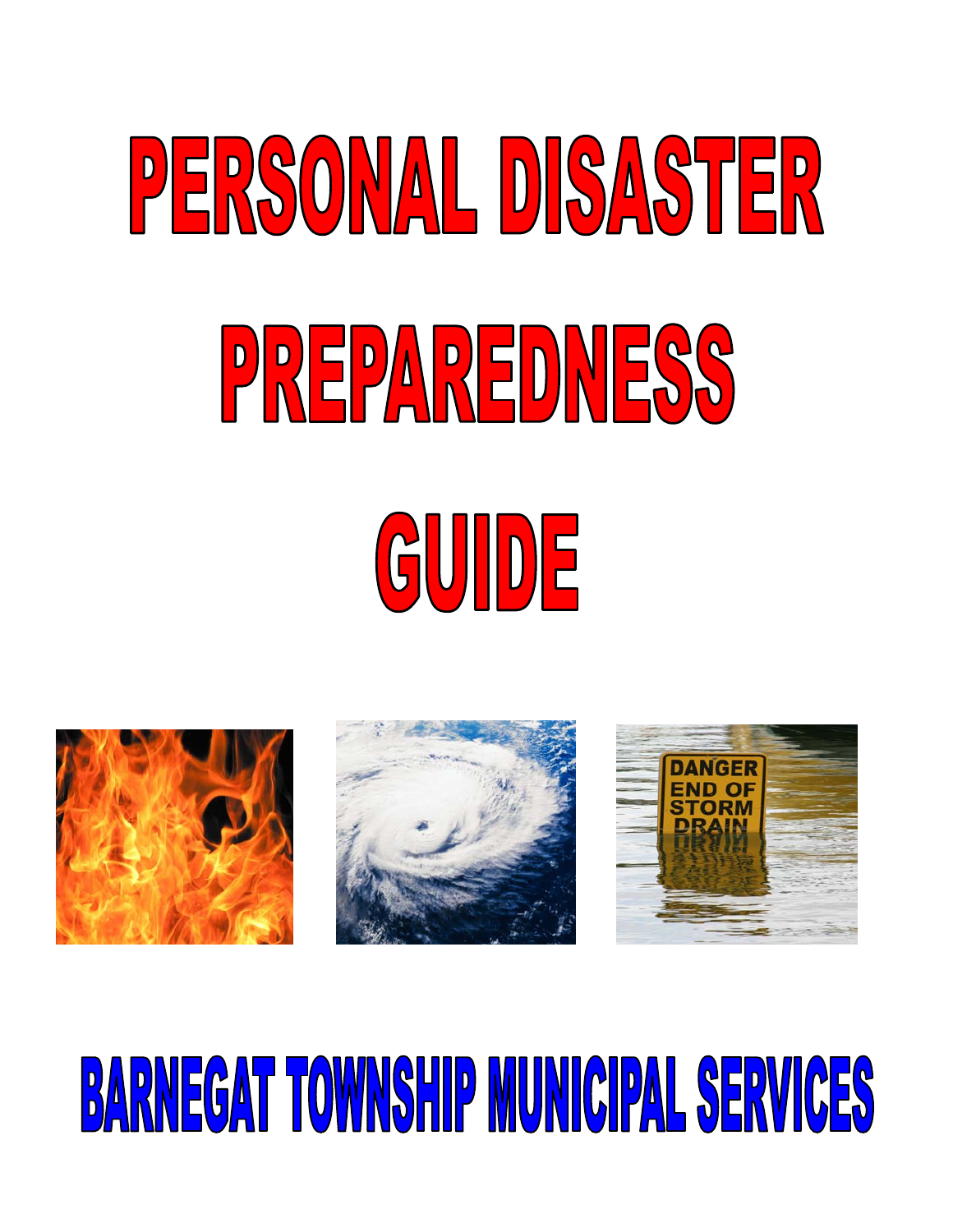# **PERSONAL DISASTER PREPAREDNESS GUIDE**

More often than not, disasters occur with little or no warning. Don't get caught unprepared. Your Personal Disaster Preparedness Guide (PDPG) will allow you to advise family members of your recovery process and to reassure them if you are not affected by an event in your city. The ability to contact family members and locate injured relatives is the first step to recovery. All family members (over 16) should complete and keep their own PDPG. Keep one copy safe at home and one at the workplace.

#### **BASIC INFORMATION** *I* **VITAL STATISTICS**

The Basic Information/Vital Statistics portion of the PDPG requires you to gather basic information about your family and how to reach local first-responders. This information will also be useful for an individual emergency such as sudden illness or a house fire. It is a great reference for babysitters, house or pet sitters and neighbors. Attach additional sheets as necessary for family members who live in your home.

#### **Family Members**

| Name: Name:                                                                                                                                                                                                                          | Date of Birth: __________________________ |  |
|--------------------------------------------------------------------------------------------------------------------------------------------------------------------------------------------------------------------------------------|-------------------------------------------|--|
| Phone Numbers: Home: _____________________Cell: __________________________Work: ____________________                                                                                                                                 |                                           |  |
|                                                                                                                                                                                                                                      |                                           |  |
| Blood Type: ___________________                                                                                                                                                                                                      |                                           |  |
| Required Medications: <u>New York: New York: New York: New York: New York: New York: New York: New York: New York: New York: New York: New York: New York: New York: New York: New York: New York: New York: New York: New York:</u> |                                           |  |
|                                                                                                                                                                                                                                      |                                           |  |
|                                                                                                                                                                                                                                      |                                           |  |
|                                                                                                                                                                                                                                      |                                           |  |
| Name: <u>2000 - 2000 - 2000 - 2000 - 2000 - 2000 - 2000 - 2000 - 2000 - 2000 - 2000 - 2000 - 2000 - 2000 - 2000 - 2000 - 2000 - 2000 - 2000 - 2000 - 2000 - 2000 - 2000 - 2000 - 2000 - 2000 - 2000 - 2000 - 2000 - 2000 - 2000 </u> |                                           |  |
| Phone Numbers: Home: _______________________Cell: ______________________________ Work: ______________________                                                                                                                        |                                           |  |
|                                                                                                                                                                                                                                      |                                           |  |
| Blood Type: ___________________                                                                                                                                                                                                      |                                           |  |
| Required Medications: <u>New York: New York: New York: New York: New York: New York: New York: New York: New York: New York: New York: New York: New York: New York: New York: New York: New York: New York: New York: New York:</u> |                                           |  |
|                                                                                                                                                                                                                                      |                                           |  |
|                                                                                                                                                                                                                                      |                                           |  |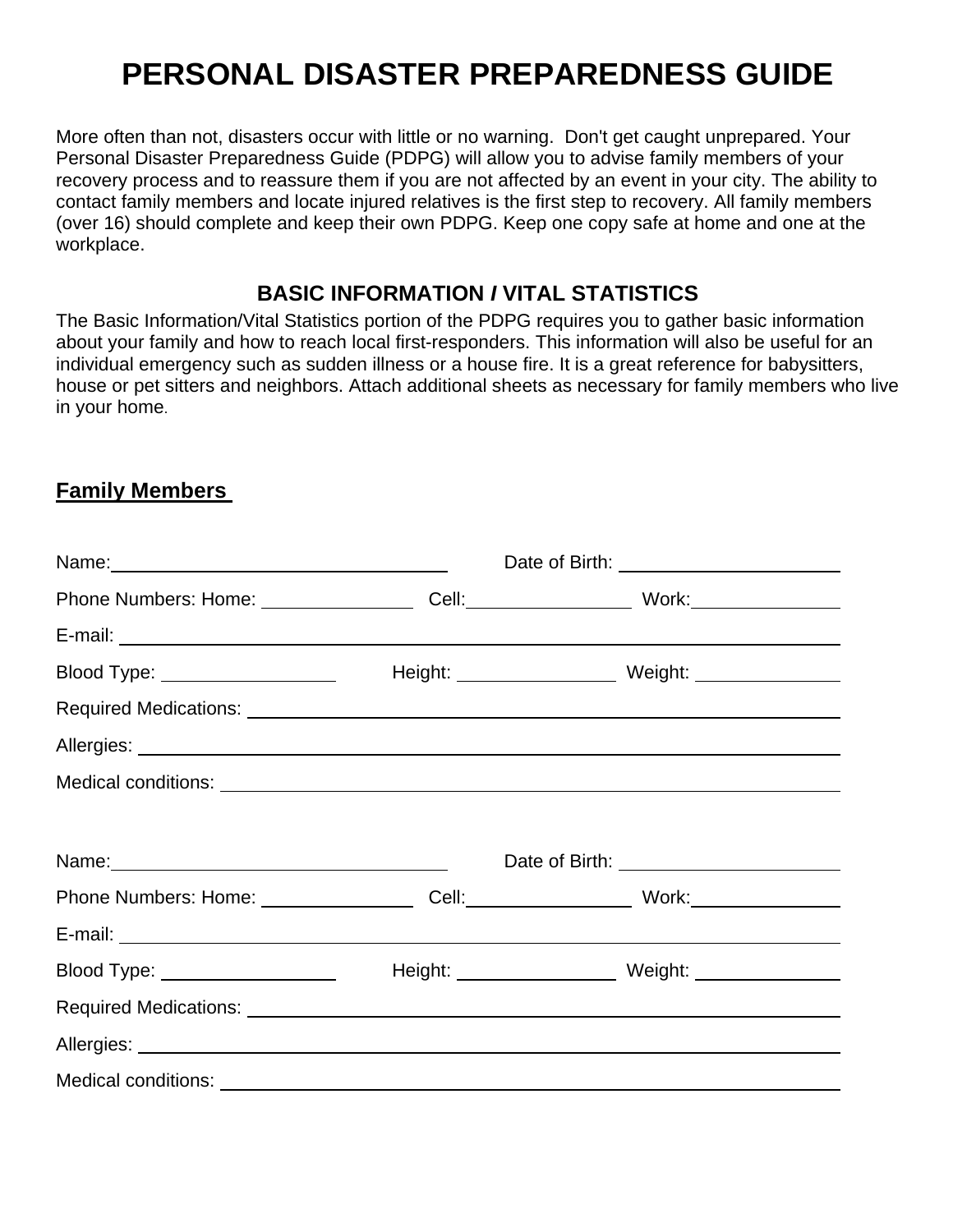| Phone Numbers: Home: ______________________Cell: __________________________Work: ___________________                                                                                                                                 |                                                      |  |
|--------------------------------------------------------------------------------------------------------------------------------------------------------------------------------------------------------------------------------------|------------------------------------------------------|--|
|                                                                                                                                                                                                                                      |                                                      |  |
| Blood Type: ___________________                                                                                                                                                                                                      |                                                      |  |
| Required Medications: <u>contract and contract and contract and contract and contract and contract and contract and contract and contract and contract and contract and contract and contract and contract and contract and cont</u> |                                                      |  |
|                                                                                                                                                                                                                                      |                                                      |  |
|                                                                                                                                                                                                                                      |                                                      |  |
|                                                                                                                                                                                                                                      |                                                      |  |
|                                                                                                                                                                                                                                      |                                                      |  |
|                                                                                                                                                                                                                                      |                                                      |  |
|                                                                                                                                                                                                                                      |                                                      |  |
| Blood Type: __________________                                                                                                                                                                                                       |                                                      |  |
|                                                                                                                                                                                                                                      |                                                      |  |
|                                                                                                                                                                                                                                      |                                                      |  |
|                                                                                                                                                                                                                                      |                                                      |  |
|                                                                                                                                                                                                                                      |                                                      |  |
| Name: 2008 2010 2021 2022 2023 2024 2022 2022 2023 2024 2022 2023 2024 2022 2023 2024 2022 2023 2024 2022 2023                                                                                                                       | Date of Birth: <u>contract and the set of Birth:</u> |  |
| Phone Numbers: Home: _______________________Cell: ______________________________ Work: _______________________                                                                                                                       |                                                      |  |
|                                                                                                                                                                                                                                      |                                                      |  |
|                                                                                                                                                                                                                                      |                                                      |  |
|                                                                                                                                                                                                                                      |                                                      |  |
|                                                                                                                                                                                                                                      |                                                      |  |
|                                                                                                                                                                                                                                      |                                                      |  |
|                                                                                                                                                                                                                                      | Date of Birth: <u>______________________</u>         |  |
| Phone Numbers: Home: ____________________Cell: __________________________________                                                                                                                                                    |                                                      |  |
|                                                                                                                                                                                                                                      |                                                      |  |
| Blood Type: ____________________                                                                                                                                                                                                     |                                                      |  |
| Required Medications: <u>contract and contract and contract and contract and contract and contract and contract of</u>                                                                                                               |                                                      |  |
|                                                                                                                                                                                                                                      |                                                      |  |
|                                                                                                                                                                                                                                      |                                                      |  |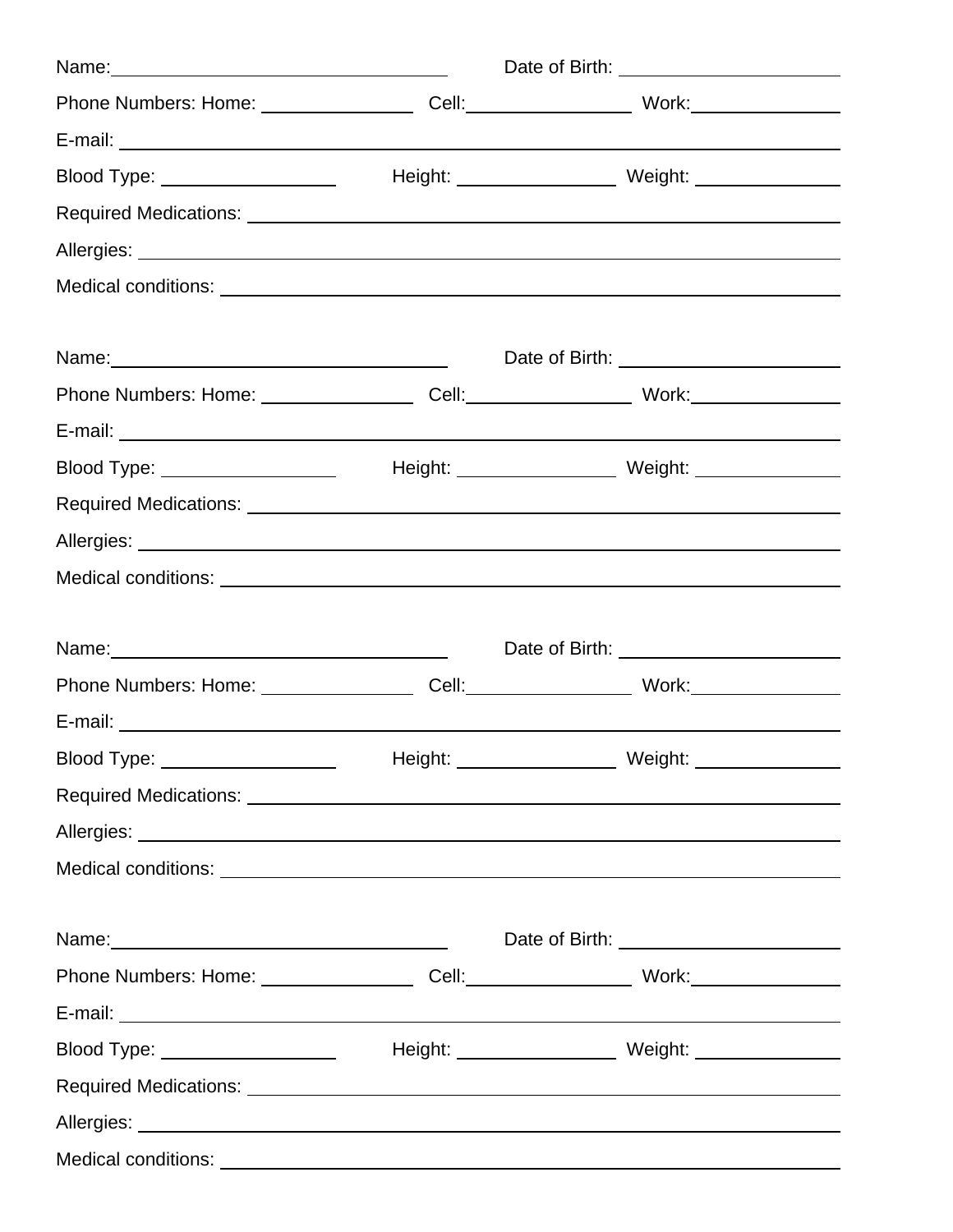Always make sure your pets are wearing updated tags. Keep your information up to date at the veterinarian's office. Pets are **never** allowed at emergency shelters. Make a plan for your pets in case you must evacuate.

| Emergency veterinarian phone:<br><u> Emergency</u> veterinarian phone: |
|------------------------------------------------------------------------|
|                                                                        |
|                                                                        |

Local animal shelter phone and location: Ocean County Animal Shelter

 321 Haywood Road Manahawkin, NJ 08050 609-978-0127

 Popcorn Park Zoo 1 Humane Way Forked River, NJ 08731 609-693-1900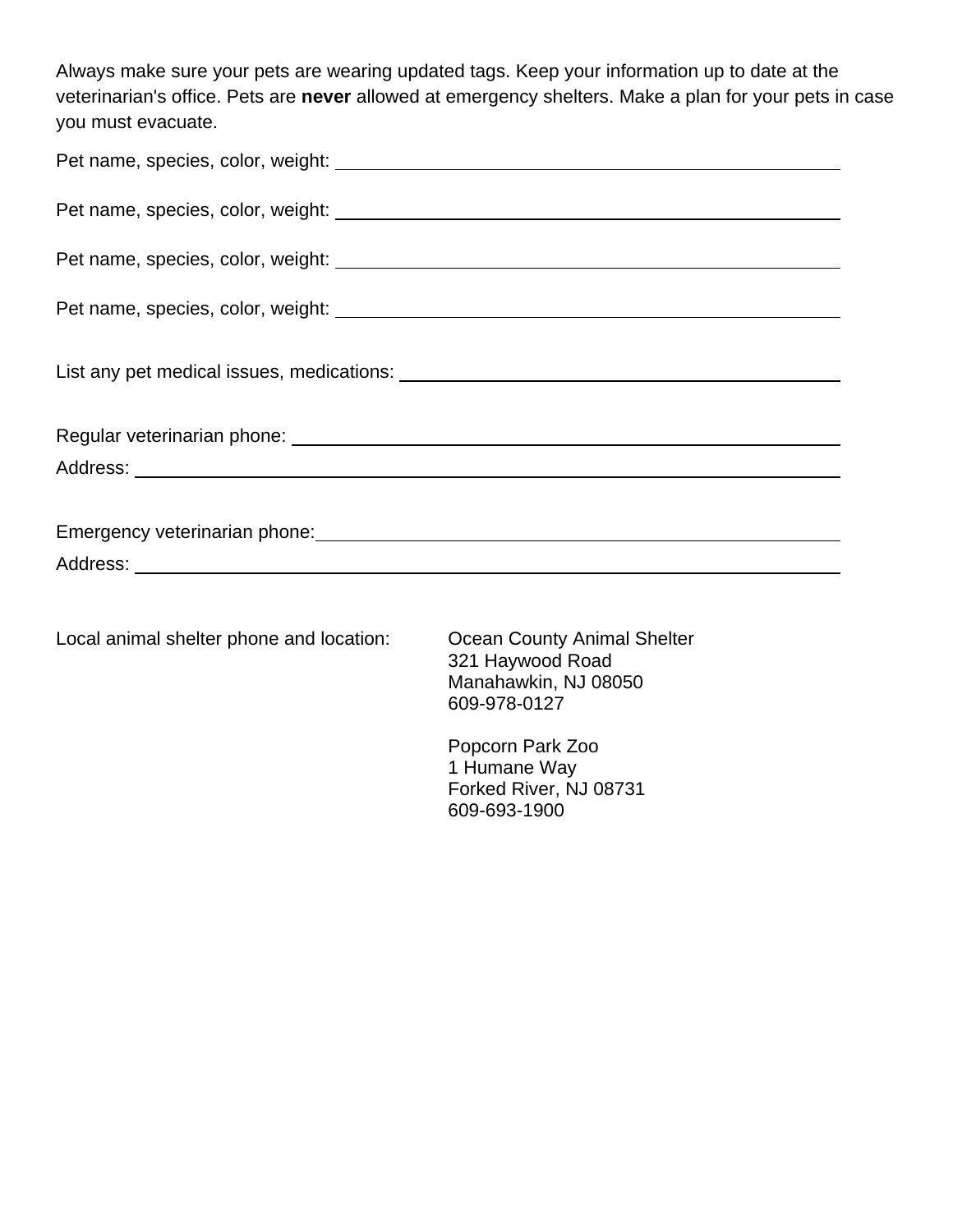# **Your Employment Information:**

|                                                                     | Suite/Apt.: New York 1997                                                                            |  |
|---------------------------------------------------------------------|------------------------------------------------------------------------------------------------------|--|
|                                                                     | Zip Code:                                                                                            |  |
| Your direct phone line at work: New Your direct phone line at work: |                                                                                                      |  |
| Supervisor: __________________________________                      | Supervisor's email: Supervisor's email:                                                              |  |
|                                                                     | Supervisor's phone: Work: ______________________Cell: __________________________ Home: _____________ |  |
| <b>Spouse/Partner Employment Information:</b>                       |                                                                                                      |  |
|                                                                     |                                                                                                      |  |
|                                                                     |                                                                                                      |  |
|                                                                     |                                                                                                      |  |
|                                                                     | Zip Code: 2000                                                                                       |  |
|                                                                     |                                                                                                      |  |
|                                                                     |                                                                                                      |  |
|                                                                     | Supervisor's phone: Work: _______________________Cell: _________________________Home: ______________ |  |
| <b>Other Family Member's Employment Information:</b>                |                                                                                                      |  |
|                                                                     |                                                                                                      |  |
|                                                                     |                                                                                                      |  |
|                                                                     |                                                                                                      |  |
|                                                                     | Zip Code:                                                                                            |  |
|                                                                     |                                                                                                      |  |
| Supervisor: __________________________________                      |                                                                                                      |  |
| Supervisor's phone: Work: ___________________                       |                                                                                                      |  |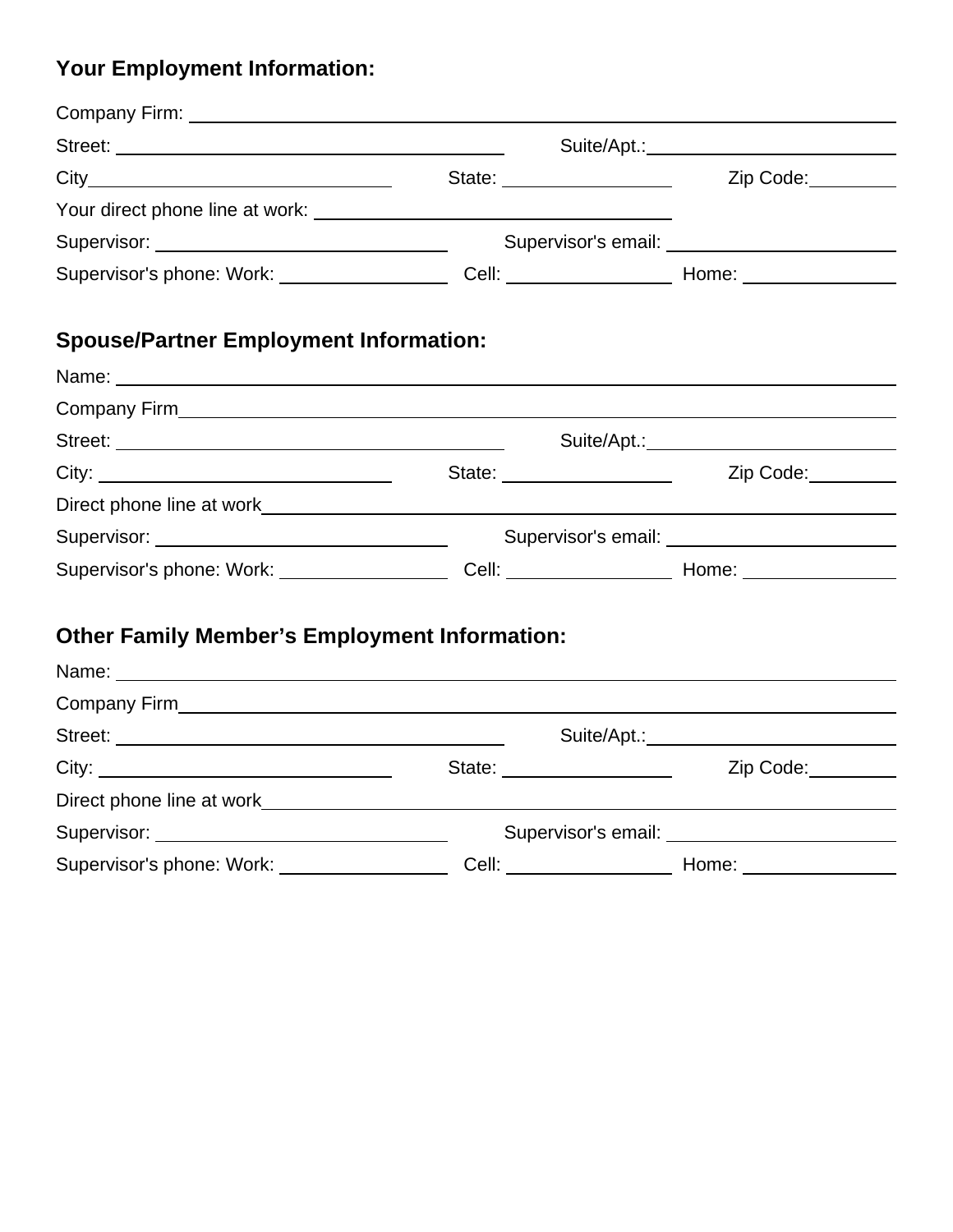#### **National Emergency Assistance Numbers:**

#### **The American Red Cross (ARC)**

| Local American Red Cross: | <b>American Red Cross</b> |
|---------------------------|---------------------------|
|                           | 175 Sunset Avenue         |
|                           | Toms River, NJ 08755      |
|                           | 732-349-2131              |
|                           | 866-438-4636              |
|                           | www.redcross.org          |

#### **Federal Emergency Management Agency (FEMA)** [www.fema.org](http://www.fema.org/)

FEMA will provide emergency assistance when there is a major disaster in your area.

| <b>Regional FEMA Office:</b> | New Jersey Office of Emergency Management       |
|------------------------------|-------------------------------------------------|
| <b>Region II</b>             | <b>Emergency Management Bureau</b>              |
|                              | P.O. Box 7068                                   |
|                              | West Trenton, NJ 08628-0068                     |
|                              | 609-538-6050 Monday thru Friday                 |
|                              | 609-584-5000                                    |
|                              | www.ready.nj.gov                                |
|                              |                                                 |
| <b>Occas Caushi Office:</b>  | Ossan County Offices Institutions Emergency Man |

**Ocean County Office:** Ocean County Offices Institutions Emergency Management 732-341-3451 [www.co.ocean.nj.us](http://www.co.ocean.nj.us/)

**Local Emergency Management**: Barnegat Township Office of Emergency Management 609-660-1169 [www.barnegat.net](http://www.barnegat.net/)

Local emergency phone numbers can usually be found in the front or back of your local phone book.

| Local police or law enforcement: | <b>Barnegat Township Police Department</b> |
|----------------------------------|--------------------------------------------|
|                                  | 900 West Bay Avenue                        |
|                                  | Barnegat, NJ 08005                         |
|                                  | 609-698-5000 (non-emergency)               |
|                                  | 911 (emergency)                            |

Your local law enforcement may use their non-emergency number for evacuation information and other purposes. **Never call an emergency number when you are not experiencing an emergency**.

**Local Fire Department Phone Number:** 609-698-5000 (non-emergency)

911 (emergency)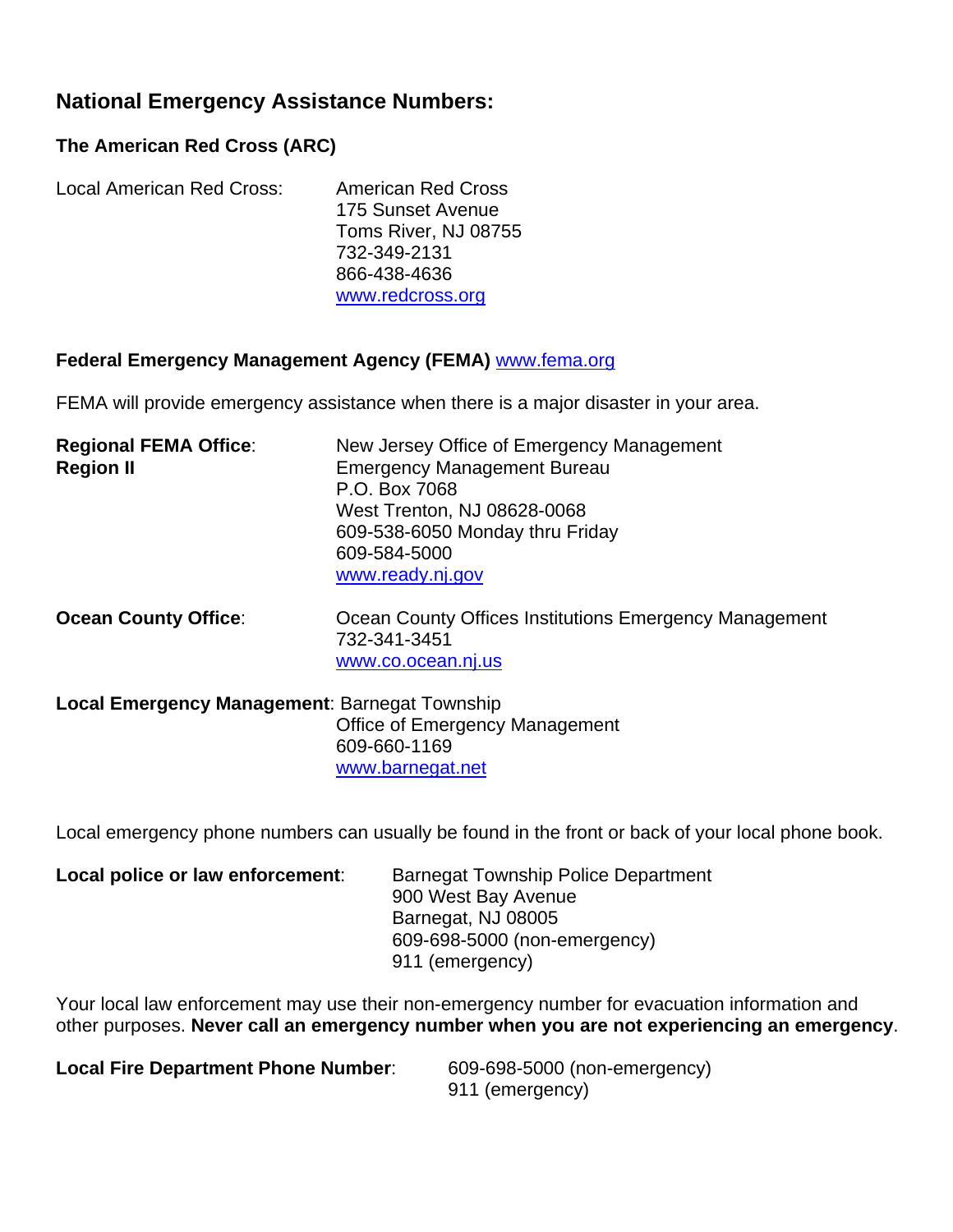| <b>Local Medical Facility:</b> | <b>Southern Ocean County Hospital</b><br>1140 Route 72 West<br>Manahawkin, NJ 08050<br>609-978-8900<br>609-597-6011<br>www.soch.com |                                                                                                                                                                                                                                |                                            |
|--------------------------------|-------------------------------------------------------------------------------------------------------------------------------------|--------------------------------------------------------------------------------------------------------------------------------------------------------------------------------------------------------------------------------|--------------------------------------------|
|                                |                                                                                                                                     |                                                                                                                                                                                                                                |                                            |
|                                |                                                                                                                                     | Family hospital or Family Doctor's resident hospital: ___________________________                                                                                                                                              |                                            |
|                                |                                                                                                                                     |                                                                                                                                                                                                                                |                                            |
|                                |                                                                                                                                     |                                                                                                                                                                                                                                |                                            |
|                                |                                                                                                                                     |                                                                                                                                                                                                                                |                                            |
|                                |                                                                                                                                     |                                                                                                                                                                                                                                |                                            |
|                                |                                                                                                                                     |                                                                                                                                                                                                                                |                                            |
|                                |                                                                                                                                     |                                                                                                                                                                                                                                |                                            |
|                                |                                                                                                                                     |                                                                                                                                                                                                                                |                                            |
|                                |                                                                                                                                     |                                                                                                                                                                                                                                |                                            |
|                                |                                                                                                                                     |                                                                                                                                                                                                                                | Phone: <u>____________________________</u> |
|                                |                                                                                                                                     |                                                                                                                                                                                                                                |                                            |
|                                |                                                                                                                                     | Specialist's resident hospital: Note of the second service of the service of the service of the service of the service of the service of the service of the service of the service of the service of the service of the servic |                                            |
|                                |                                                                                                                                     |                                                                                                                                                                                                                                |                                            |
|                                |                                                                                                                                     |                                                                                                                                                                                                                                |                                            |
|                                |                                                                                                                                     |                                                                                                                                                                                                                                |                                            |
|                                |                                                                                                                                     |                                                                                                                                                                                                                                |                                            |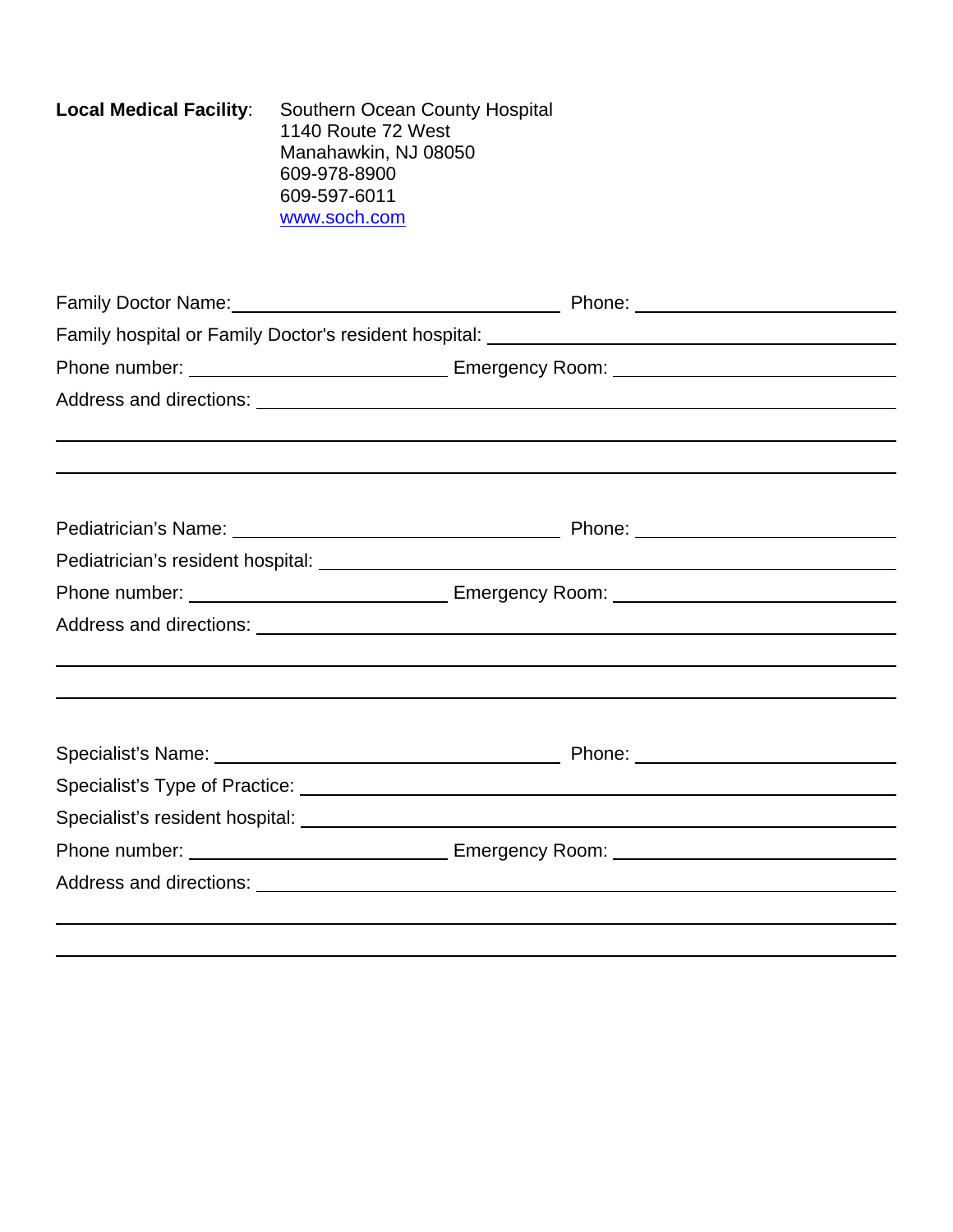It is important to keep your child's or elderly relative's pick-up information up to date. Schools, daycare and eldercare facilities will only release the loved one to someone listed on their approved list. Not only is it important to have a current approved person listed, it is vital to remove outdated contact Information.

Attach any further important documentation you need for this section.

#### **School, daycare/eldercare contact information:**

| Birth Date: _____________________       |
|-----------------------------------------|
|                                         |
| Phone: ___ ____________________         |
|                                         |
| Phone: ________________________         |
| Phone: _________________________        |
|                                         |
| Birth Date: <u>____________________</u> |
|                                         |
| Phone: ________________________         |
|                                         |
|                                         |
| Phone: ________________________         |
|                                         |
| Birth Date: <u>____________________</u> |
|                                         |
| Phone: _________________________        |
|                                         |
|                                         |
| Phone: ________________________         |
|                                         |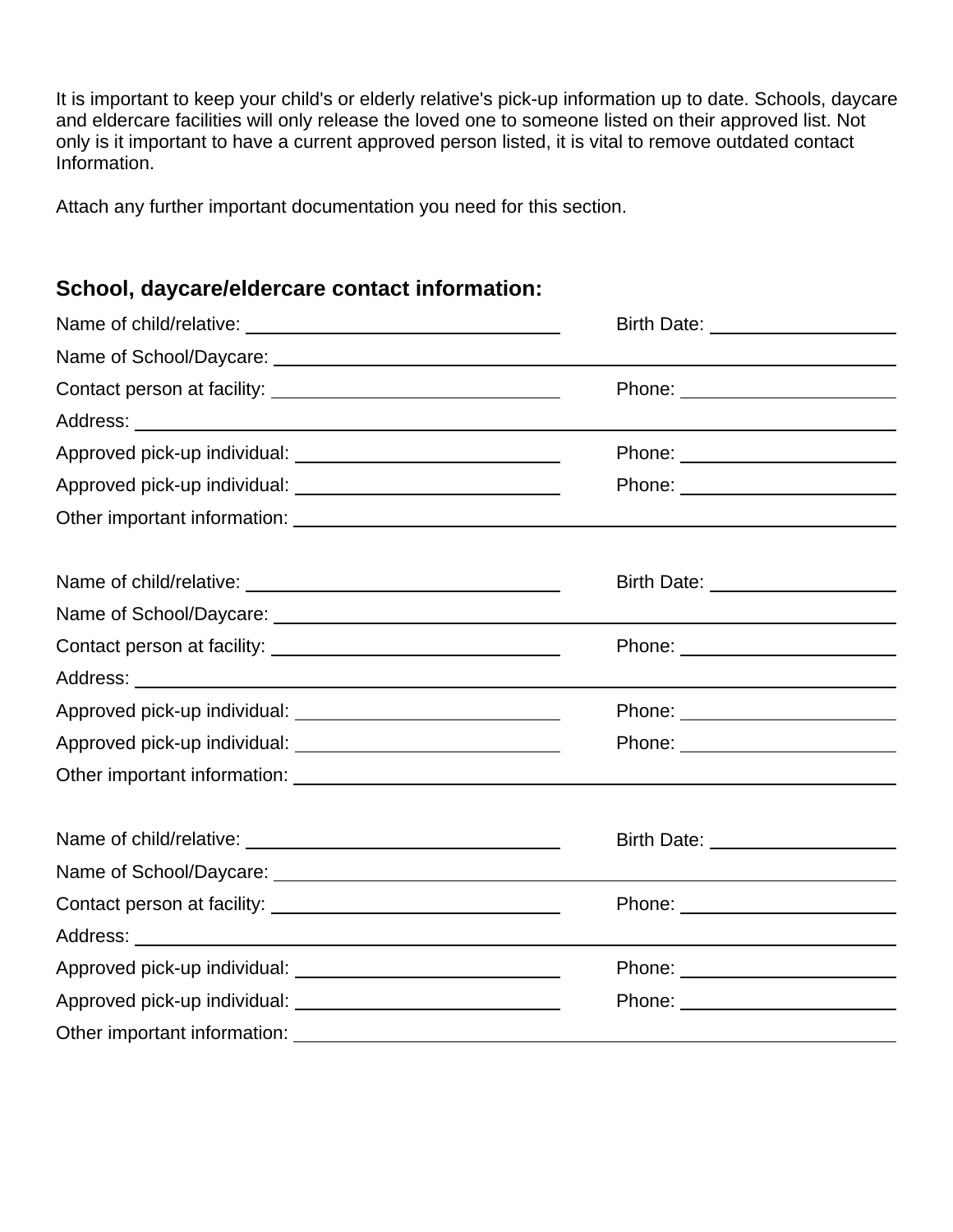# **PLAN OF ACTION**

The Plan of Action portion of your PDPG allows you to customize this form for your location. Both sections ask you to identify specific disasters common in your area. Part I below should be completed for your workplace and Part II should be completed for your home. It will allow you to survive and return to your family in the shortest possible time,

#### **Part I - Workplace**

Identify three emergencies you want to prepare for by placing an A, B and C next to the event. This will allow you to focus on the effects and your actions for disasters most likely to occur in your city.

| Terrorism: The control of the control of the control of the control of the control of the control of the control of the control of the control of the control of the control of the control of the control of the control of t |
|--------------------------------------------------------------------------------------------------------------------------------------------------------------------------------------------------------------------------------|
| Massive Power Outage:                                                                                                                                                                                                          |
| Hurricane:                                                                                                                                                                                                                     |
| Mud Slide:                                                                                                                                                                                                                     |
|                                                                                                                                                                                                                                |

#### **Required Actions**:

- 1. Complete an Emergency Financial First Aid Kit (EFFAK). Keep one copy safe at home, one at the workplace, one in your safe deposit box and mail one in a sealed envelope to a trusted relative.
- 2. Speak with the emergency/disaster representative at your workplace. Often, emergency information will be posted in lunch rooms, break rooms or other such areas. If an emergency/disaster representative is not indicated, ask your supervisor or manager who is responsible for emergency coordination, verify the following information:
	- a. Who will provide you instructions when an emergency occurs?

| $     -$<br>$\cdot$<br>sıor<br>N<br>w<br>. <del>. .</del><br>. |
|----------------------------------------------------------------|
|----------------------------------------------------------------|

b. What are the evacuation procedures and exit options?

- c. Identify designated assembly locations for evacuated individuals in case you are separated from your associates.
	- 1.
	- 2.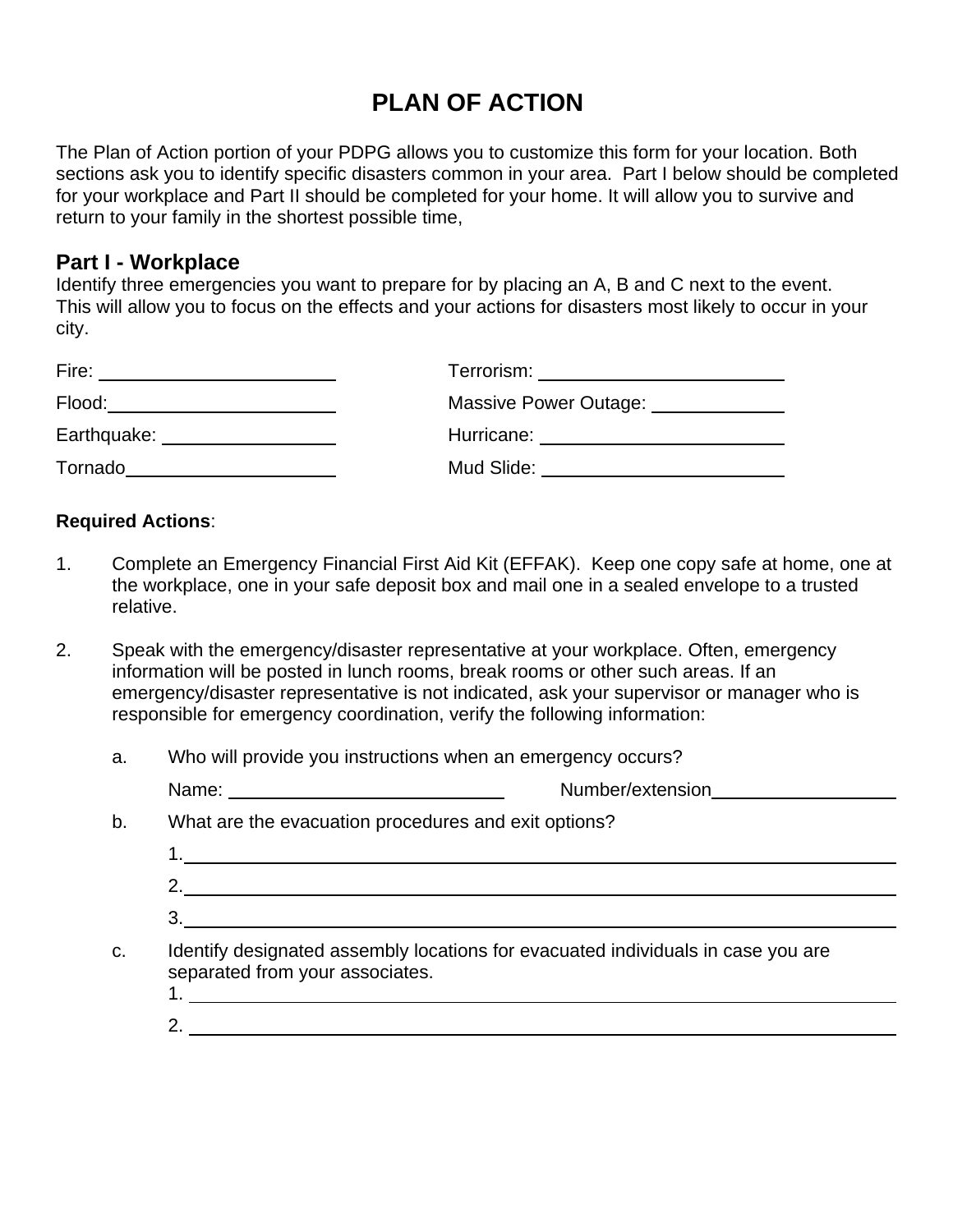- 3. If you are not allowed to return to your work area:
	- a. How will you get home?
	- b. Will your car be available? If you park in or near your building consider options.
	- c. What public transportation can you take to get home? List the options including where you will board and get off: 1.
		- 2.

4. If you are required to remain in the area or a shelter for 24 hours, whom will you notify? Remember, phone availability may be limited. Therefore, ask one contact person to inform other family members (one person should be out of state). List names, phone numbers and e mail addresses:

| Phone #'s: Home: 2000 |                                     |                       |  |
|-----------------------|-------------------------------------|-----------------------|--|
|                       |                                     |                       |  |
|                       |                                     |                       |  |
|                       |                                     |                       |  |
| Phone #'s: Home:      | Work: _____________________________ | Cell: _______________ |  |

5. Make arrangements for the pickup and care of young children and elderly family members. Most schools require preauthorization to release children. Be sure to complete the school/daycare/elder care section of this PDPG. Give the contact person that information.

Once you have completed this Personal Disaster Preparedness Guide, store it in an easily accessible place at your work location. We also recommend that employers maintain a computer disk with the name, home and cell phone numbers of each employee. Two individuals in the Personnel Department should be designated to retrieve the disk before evacuations. Each department manager should maintain a printed listing for their department for use during non-business hours.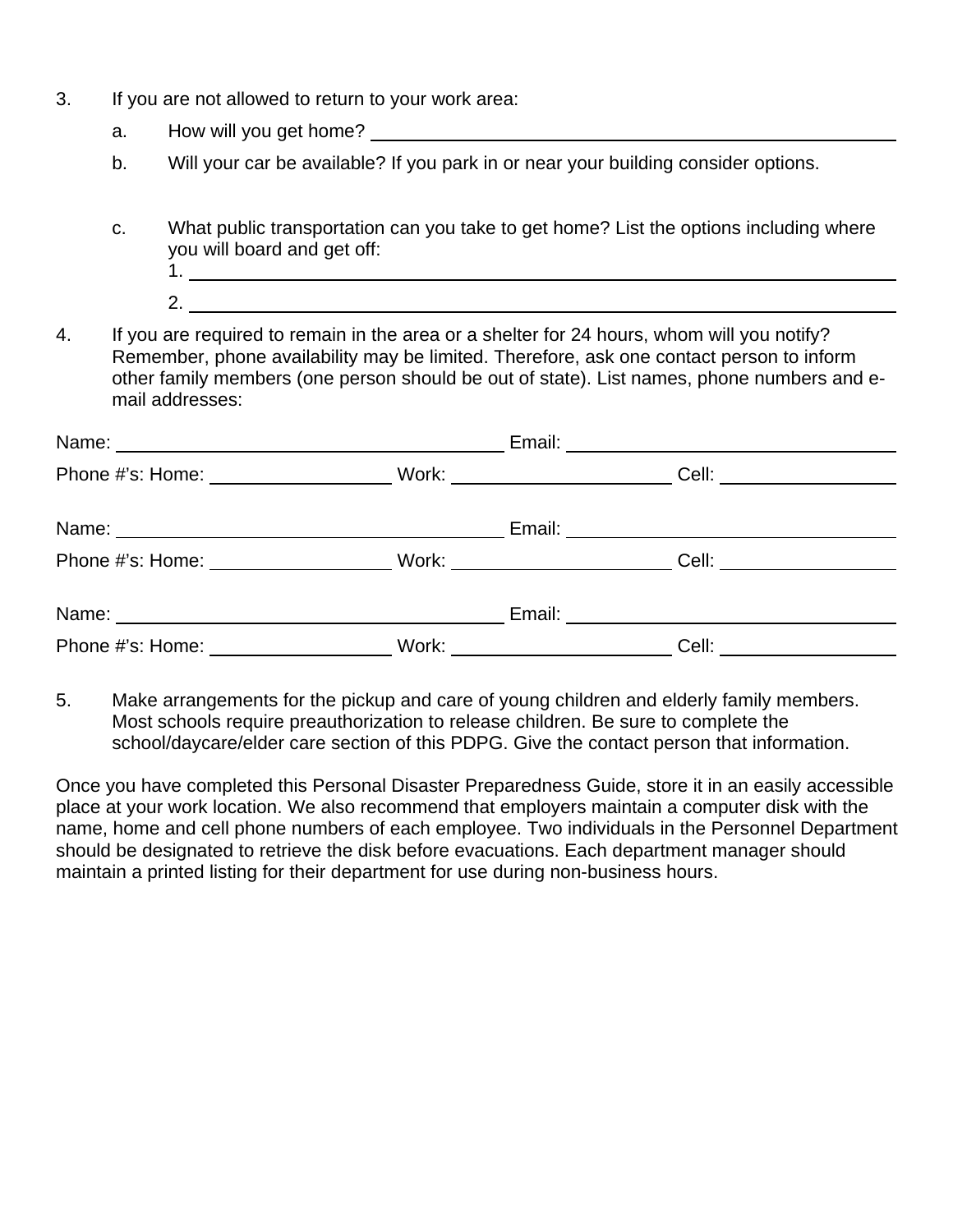#### **Part II - Home**

Identify three emergencies you want to prepare for by placing an A, B or C next to the event listed below. Which are most likely to occur in your community?

| Fire: <u>________________________</u>                                                                          |  |                                             |                                                                                                   |  |  |  |
|----------------------------------------------------------------------------------------------------------------|--|---------------------------------------------|---------------------------------------------------------------------------------------------------|--|--|--|
| Flood:________________________                                                                                 |  | Massive Power Outage: Massive Power Outage: |                                                                                                   |  |  |  |
| Earthquake: __________________                                                                                 |  | Mud Slide: _____________________________    |                                                                                                   |  |  |  |
|                                                                                                                |  |                                             |                                                                                                   |  |  |  |
| <b>Required Actions:</b>                                                                                       |  |                                             |                                                                                                   |  |  |  |
| 1.                                                                                                             |  |                                             | List individuals to be contacted before and after evacuation (one person should be out of state). |  |  |  |
|                                                                                                                |  |                                             |                                                                                                   |  |  |  |
| Phone #'s: Home: _________________________Work: __________________________Cell: _________________________      |  |                                             |                                                                                                   |  |  |  |
|                                                                                                                |  |                                             |                                                                                                   |  |  |  |
| Phone #'s: Home: __________________________Work: __________________________Cell: _____________________________ |  |                                             |                                                                                                   |  |  |  |
|                                                                                                                |  |                                             |                                                                                                   |  |  |  |
| Phone #'s: Home: _________________________Work: __________________________Cell: _________________________      |  |                                             |                                                                                                   |  |  |  |
| 2.<br>List evacuation route options.                                                                           |  |                                             |                                                                                                   |  |  |  |
|                                                                                                                |  |                                             |                                                                                                   |  |  |  |
|                                                                                                                |  |                                             |                                                                                                   |  |  |  |
| ,我们也不会有什么。""我们的人,我们也不会有什么?""我们的人,我们也不会有什么?""我们的人,我们也不会有什么?""我们的人,我们也不会有什么?""我们的人                               |  |                                             |                                                                                                   |  |  |  |
|                                                                                                                |  |                                             |                                                                                                   |  |  |  |
|                                                                                                                |  |                                             |                                                                                                   |  |  |  |
|                                                                                                                |  |                                             |                                                                                                   |  |  |  |

- 3. Establish two evacuation locations where your family will meet if you are not directed to a location by local authorities.
	- a. <u>Andrea and a state of the state of the state of the state of the state of the state of the state of the state of</u> b.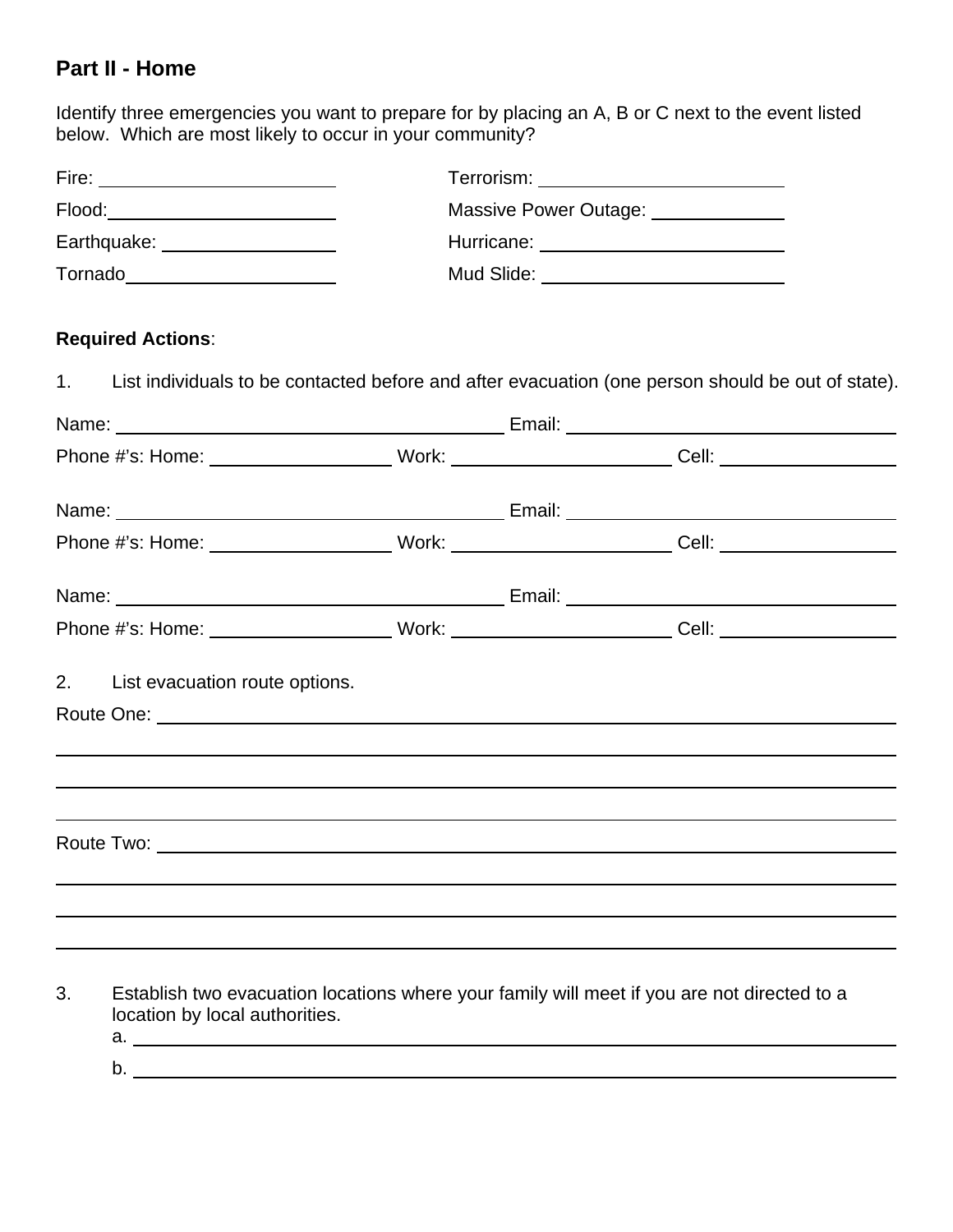## **WHEN THERE IS AN EMERGENCY**

- 1. Retrieve your completed Emergency Financial First Aid Kit and your Personal Disaster Preparedness Guide.
- 2. Turn your TV and radio on to receive emergency instructions from local authorities. Have a battery-operated radio available and identify a designated emergency alert radio station and TV channel to be used.

| <b>WYRS FM 90.7</b>  | <b>WJRZ FM 100.0</b> | WOBM FM 92.7    | WWZY FM 107.1 |
|----------------------|----------------------|-----------------|---------------|
| <b>WOBM AM 1160</b>  | WJLK RM 94.3         | WCHR FM 95.9    |               |
| WIXM FM<br>97.3      | WRAT FM<br>95.9      | WAYV FM<br>95.1 |               |
| <b>WKXW FM 101.5</b> | N.J. FM<br>97.3      | WBHX FM<br>99.7 |               |

- 3. Use your TV or radio to receive information. In certain emergencies, such as floods or tornadoes, track updates to gauge the level of danger to you and your family. Respond accordingly. The power may be out, so it is imperative to keep a portable AM/FM radio on hand with a fresh battery supply. You might also want to consider keeping an AC adapter that can be plugged into a car lighter to power your radio, cell phone or similar small apparatus.
- 4. Should I stay, or should I go? It is sometimes safer to stay put; other times you will need to leave. As mentioned above, track updates on your TV or radio to best gauge the situation. Use common sense. If you have to leave, refer to the evacuation options you have listed above and try and communicate your departure and estimated time of arrival to your family members and out-of-state contact. Call everyone once you have arrived.
	- a. Always keep your vehicle at least half fueled in the event you need to immediately leave: you may not find an operating gas station for a long time.
	- b. Always travel with an emergency supply kit. If possible, keep a kit permanently in your vehicle.
	- c. Bring your pets, but realize that only "service animals" may be permitted in public shelters. Therefore, inquire in advance how and where you can leave your pets; store a small emergency pet food ration as a precaution.
	- d. Time permitting, move any furniture or outdoor valuables into your home and lock all the windows and doors. Leave a note on the door stating your destination and contact information. Check to see if any neighbors may need a ride.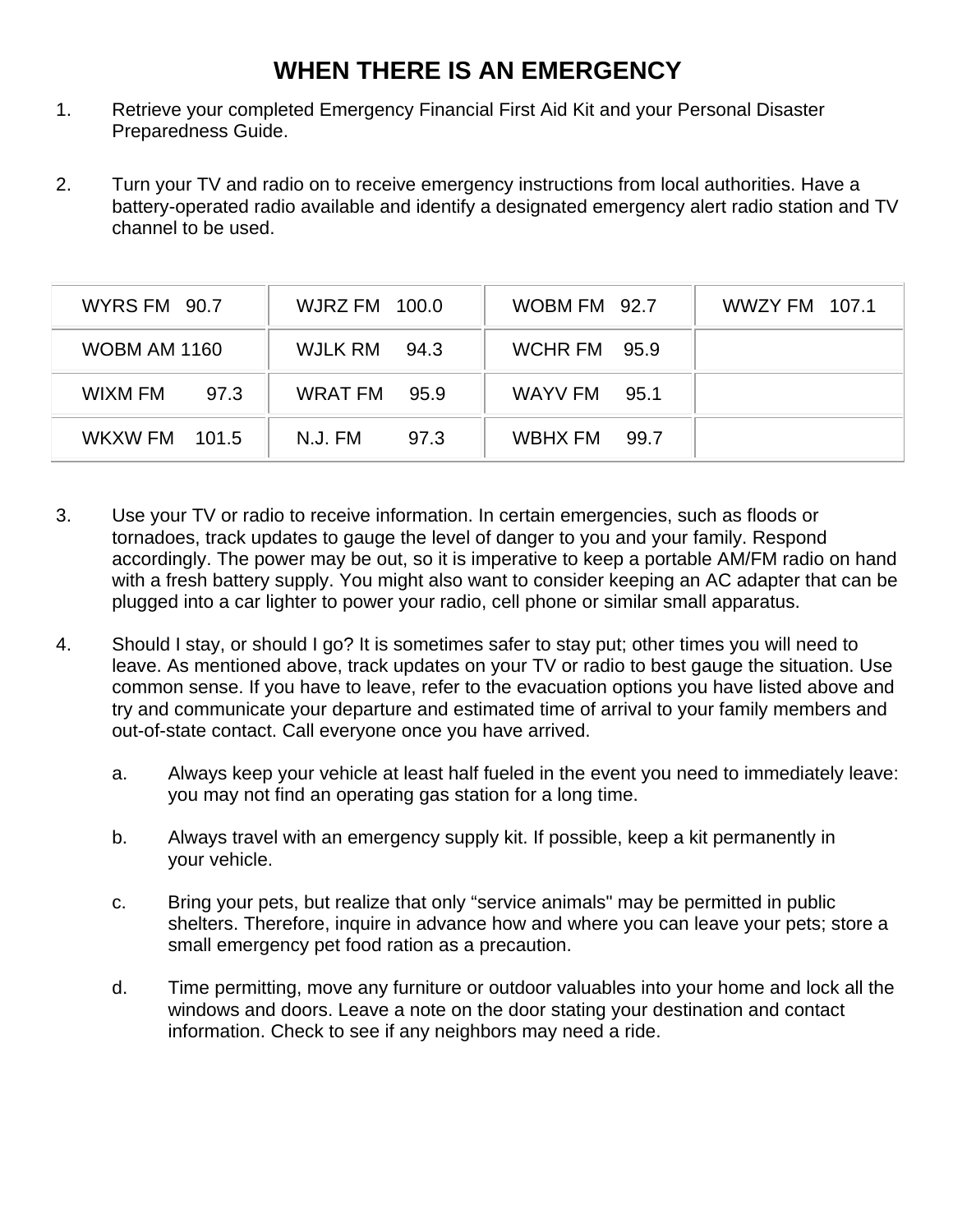5. Utilities: Familiarize yourself and your family in advance with your utilities. Know where the gas, electric and water shutoff valves are located and, if necessary, ask a professional how to turn them off. NOTE: Once you have turned off the gas, DO NOT ATTEMPT TO TURN THE GAS BACK ON YOURSELF -A professional must do this for you. Keep a wrench or custom tool near the gas and water shutoff valves at all times for quick and easy access.

#### **Do not turn off the gas unless you are instructed to by local authorities or you smell the odor of gas.**

- 6. If you are advised to remain in your home for safety, chemical or other hazards, take the following precautions:
	- a. Close and secure all exterior doors and windows.
	- b. When chemical or airborne hazards are involved turn off air conditioning and heating systems and close all external vents including fireplace dampers.
	- c. Gather emergency items including your Emergency Financial First Aid Kit, Personal Disaster Preparedness Guide, emergency food & water, medical first aid kit, flashlight, cell phone and a battery-operated radio.
	- d. Turn on your TV or radio on and listen for further instruction and advisories.
	- e. Keep your phone line free by avoiding unnecessary calls.

Maintain this Personal Disaster Preparedness Guide with your Emergency Financial First Aid Kit (EFFAK). Obtain a Disaster Preparedness Check List from a local authority and follow the recommended actions.

#### **REMEMBER: COMMUNICATION & PREPARATlON ARE KEY!**

Involve your family members in creating your home preparedness guide and inform every one of the planned actions. Review and update your plan every six months.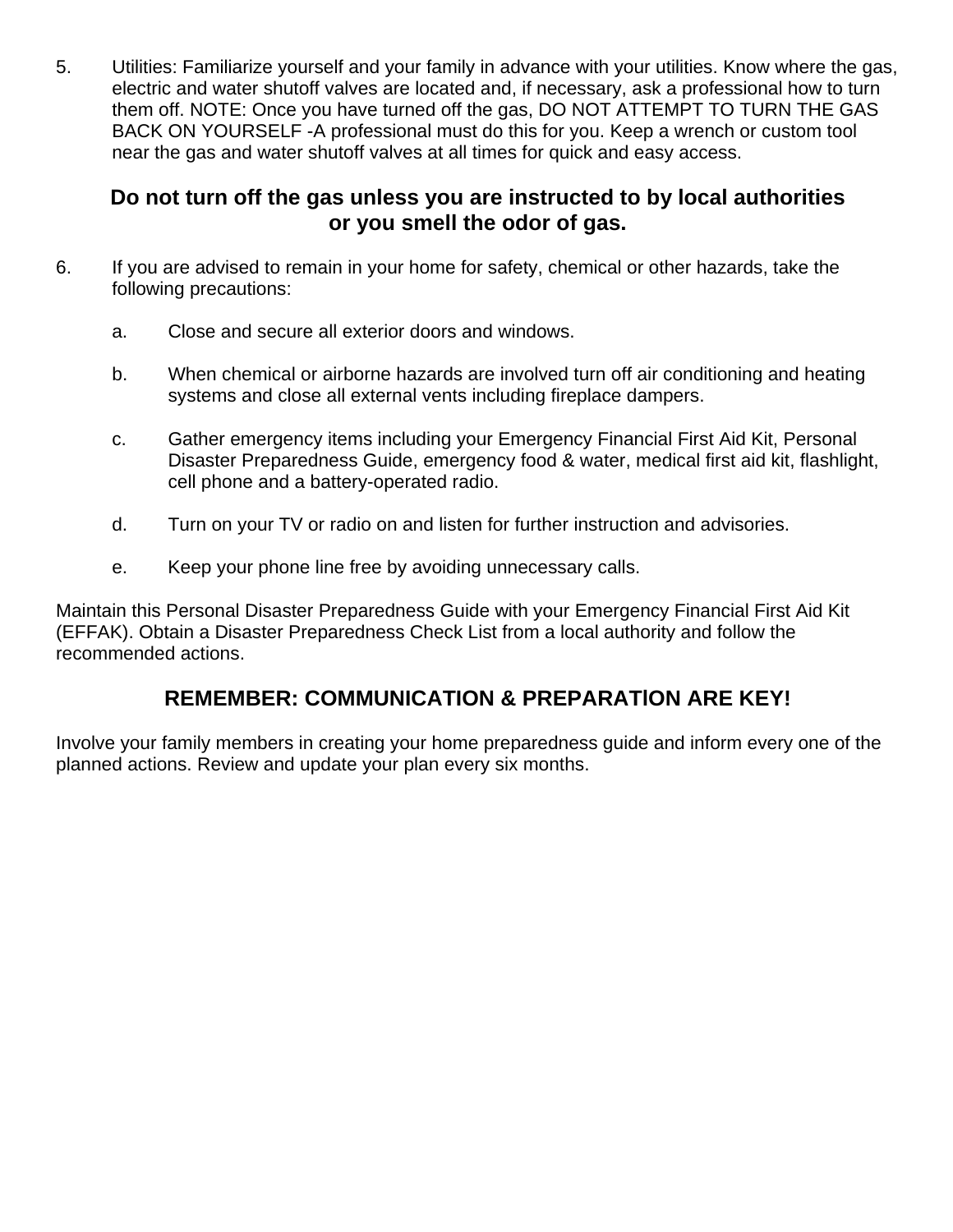# **PERSONAL ASSET LISTING**

| I. | <b>Real Estate:</b>                                                                                                                                                                                                                  |
|----|--------------------------------------------------------------------------------------------------------------------------------------------------------------------------------------------------------------------------------------|
|    |                                                                                                                                                                                                                                      |
|    |                                                                                                                                                                                                                                      |
|    |                                                                                                                                                                                                                                      |
|    |                                                                                                                                                                                                                                      |
|    |                                                                                                                                                                                                                                      |
|    |                                                                                                                                                                                                                                      |
| Ш. | Auto/Truck/RV/Boat                                                                                                                                                                                                                   |
|    |                                                                                                                                                                                                                                      |
|    |                                                                                                                                                                                                                                      |
|    |                                                                                                                                                                                                                                      |
|    |                                                                                                                                                                                                                                      |
|    | 4. Appraisal information: <u>contract and a series of the series of the series of the series of the series of the series of the series of the series of the series of the series of the series of the series of the series of th</u> |
|    | 5. Insured: yes ______________<br>$no \qquad \qquad \qquad$                                                                                                                                                                          |
|    |                                                                                                                                                                                                                                      |
|    |                                                                                                                                                                                                                                      |
| Ш. | <b>Jewelry</b>                                                                                                                                                                                                                       |
|    |                                                                                                                                                                                                                                      |
|    |                                                                                                                                                                                                                                      |
|    |                                                                                                                                                                                                                                      |
|    | 4. Appraisal information: <u>contract and a series of the series of the series of the series of the series of the series of the series of the series of the series of the series of the series of the series of the series of th</u> |
|    | 5. Insured: yes ______________                                                                                                                                                                                                       |
|    |                                                                                                                                                                                                                                      |
|    |                                                                                                                                                                                                                                      |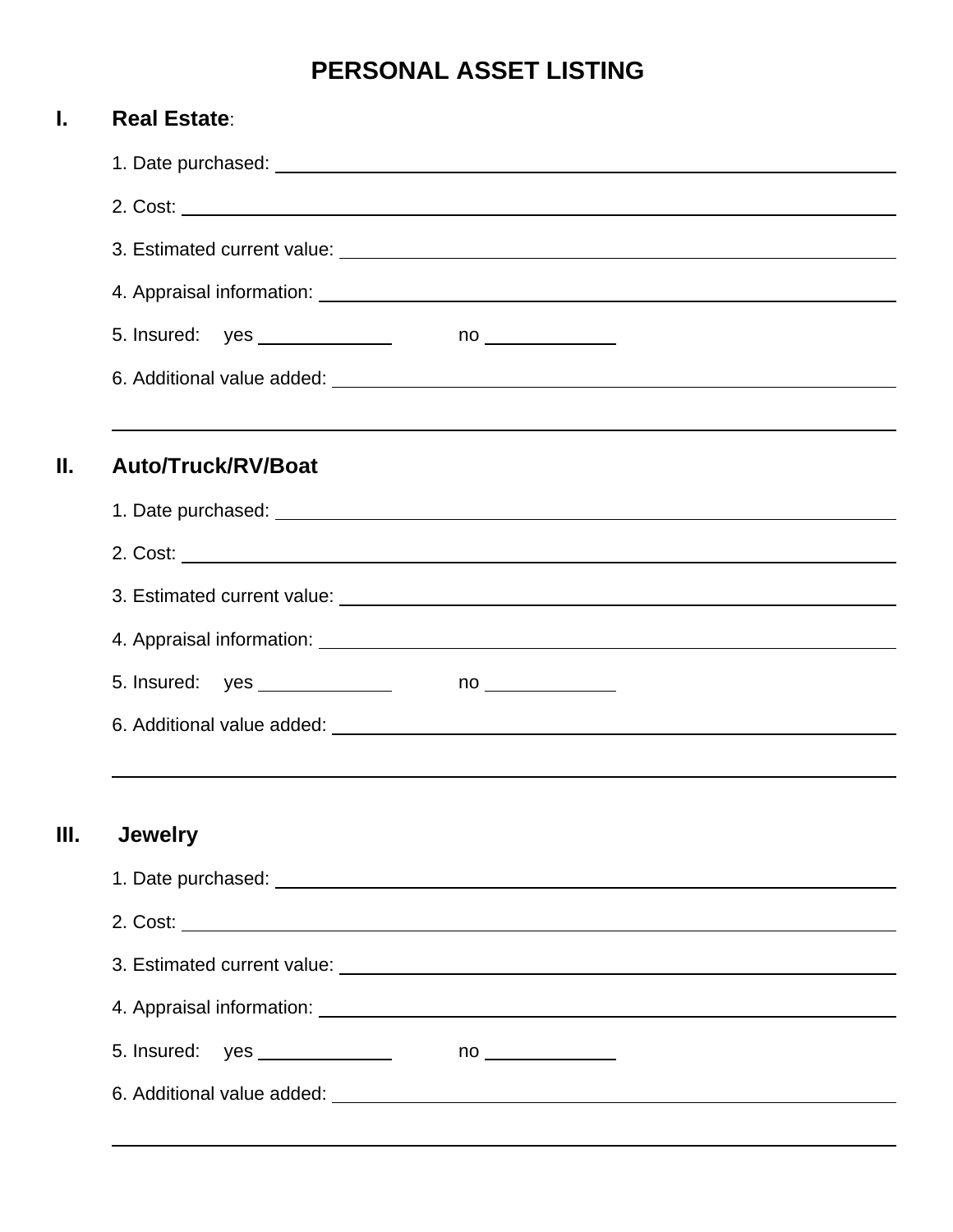# **IV. Art & Antiques**

| V.  | <b>Photo Equipment</b>                                         |
|-----|----------------------------------------------------------------|
|     |                                                                |
|     |                                                                |
|     |                                                                |
|     |                                                                |
|     | 5. Insured: yes _______________<br>$no \qquad \qquad \qquad$   |
|     |                                                                |
| VI. | <b>Video Equipment</b>                                         |
|     |                                                                |
|     |                                                                |
|     |                                                                |
|     |                                                                |
|     | 5. Insured:    yes ______________<br>$no \qquad \qquad \qquad$ |
|     |                                                                |
|     |                                                                |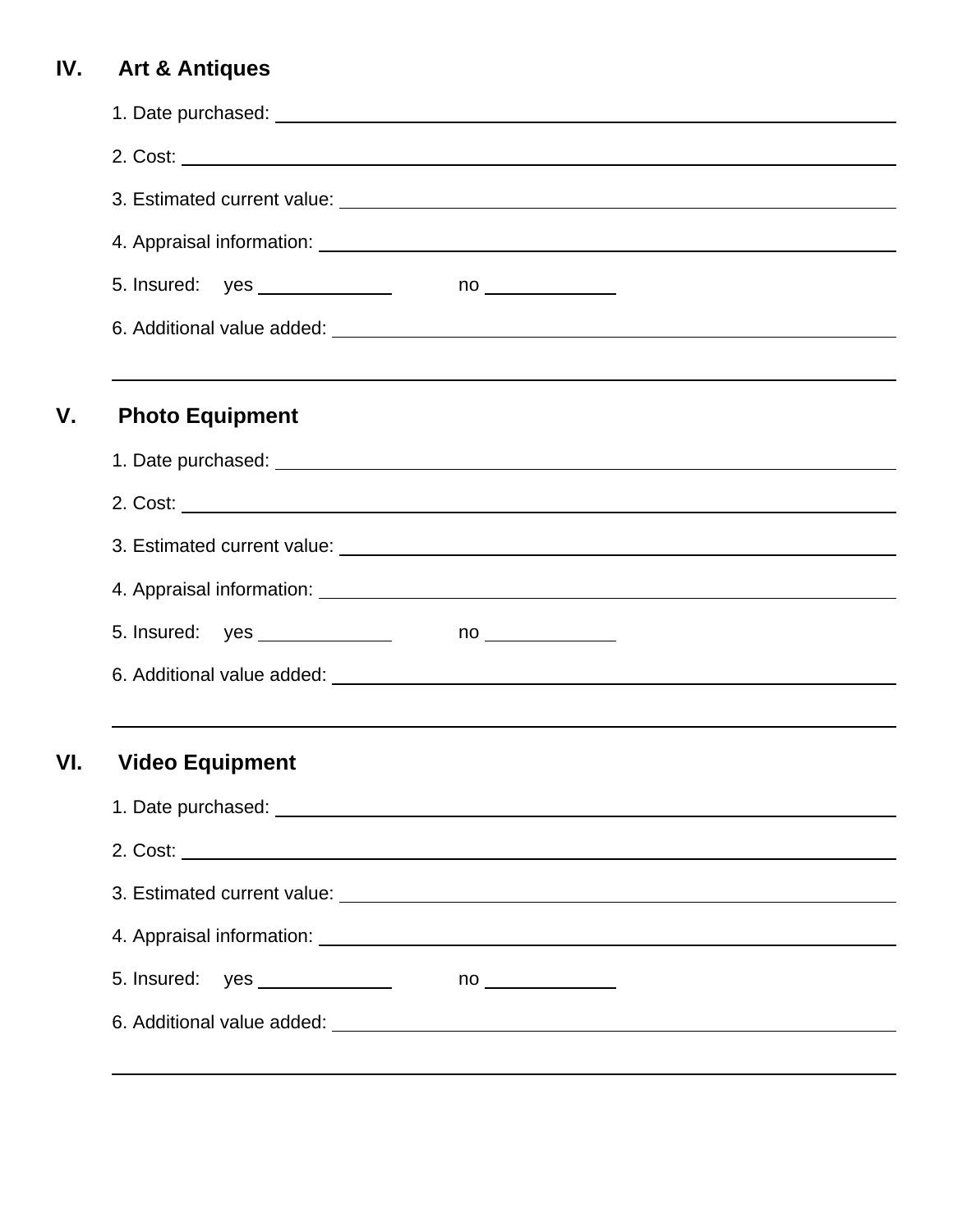# **VII. Home Computers/Peripheral Devices**

| VIII. | <b>Unique Furniture</b>                              |  |
|-------|------------------------------------------------------|--|
|       |                                                      |  |
|       |                                                      |  |
|       |                                                      |  |
|       |                                                      |  |
|       | $no \qquad \qquad \qquad$                            |  |
|       |                                                      |  |
|       |                                                      |  |
| IX.   | <b>Leather/Furs</b>                                  |  |
|       |                                                      |  |
|       |                                                      |  |
|       |                                                      |  |
|       |                                                      |  |
|       | 5. Insured: yes ______________<br>no _______________ |  |
|       |                                                      |  |
|       |                                                      |  |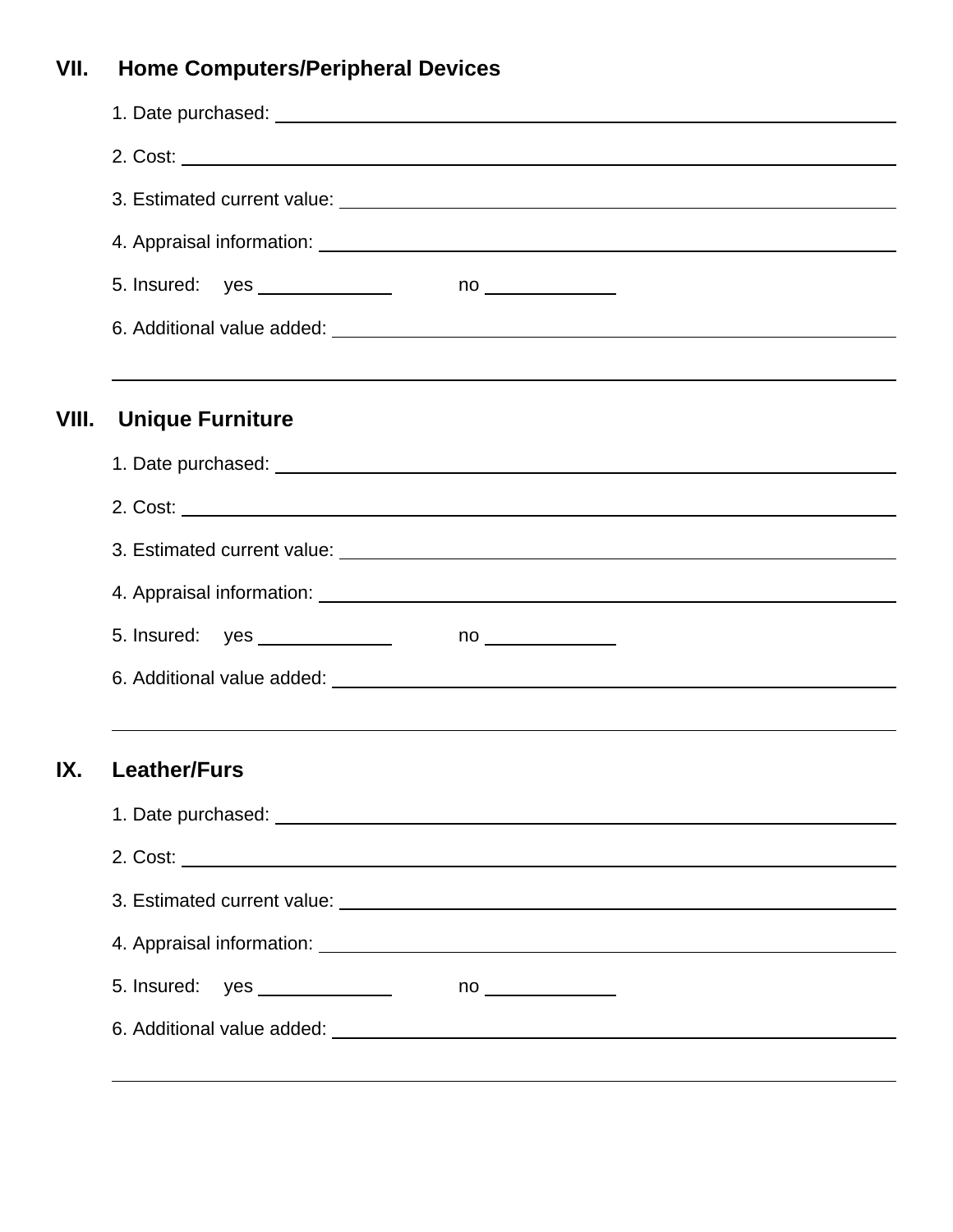#### **X. Collections**

| 4. Appraisal information: <u>contract the contract of the contract of the contract of the contract of the contract of</u> |  |                           |  |  |
|---------------------------------------------------------------------------------------------------------------------------|--|---------------------------|--|--|
|                                                                                                                           |  |                           |  |  |
|                                                                                                                           |  |                           |  |  |
| ,我们也不会有什么。""我们的人,我们也不会有什么?""我们的人,我们也不会有什么?""我们的人,我们也不会有什么?""我们的人,我们也不会有什么?""我们的人<br><b>Musical Instruments</b>            |  |                           |  |  |
|                                                                                                                           |  |                           |  |  |
|                                                                                                                           |  |                           |  |  |
|                                                                                                                           |  |                           |  |  |
|                                                                                                                           |  |                           |  |  |
|                                                                                                                           |  | $no \qquad \qquad \qquad$ |  |  |

**Review your homeowners or renter's and other insurance policies. Do they cover the replacement cost of the assets listed in this section?**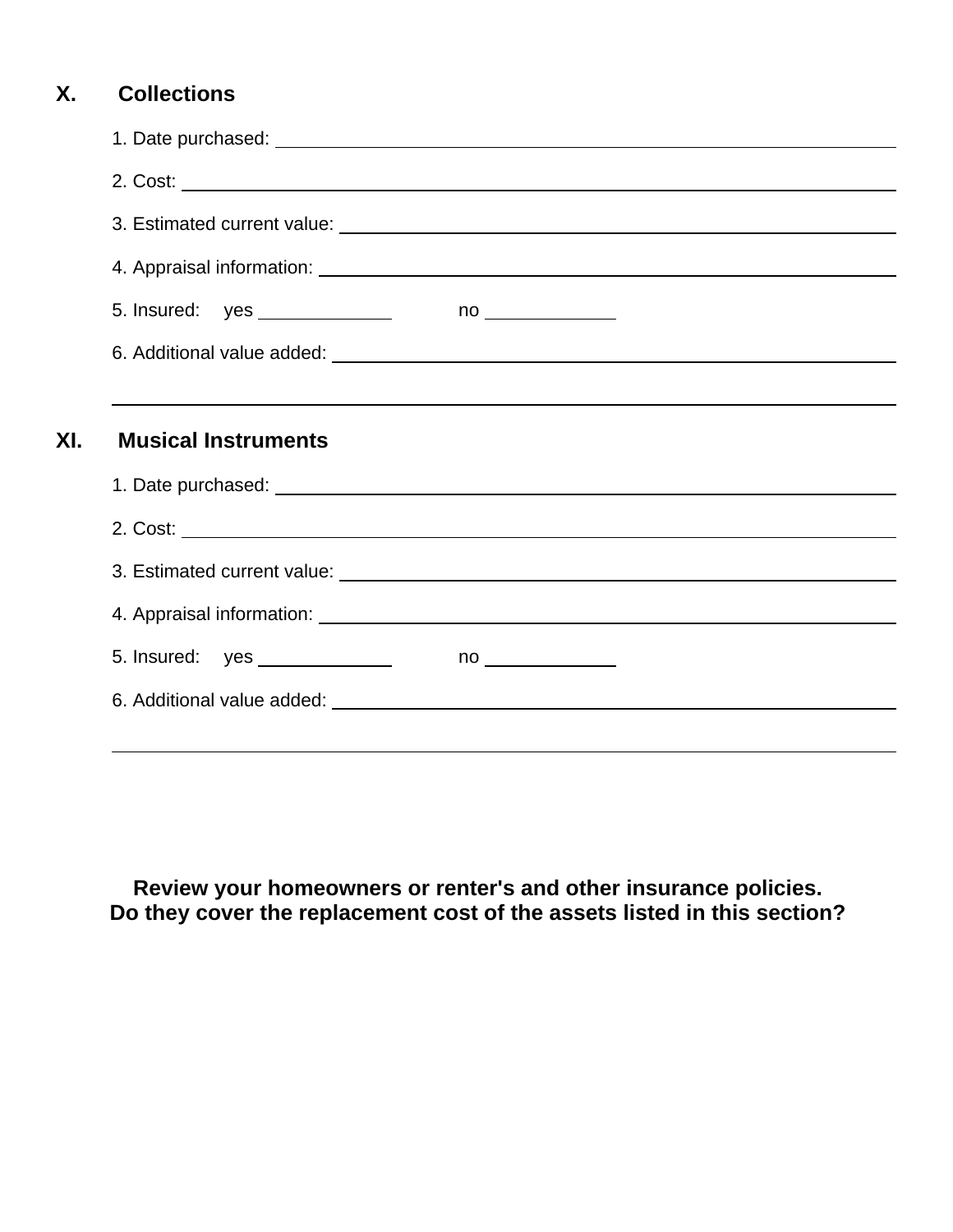#### **Monthly | Monthly | Monthly | Monthly Pre-Disaster Current Recovery CATEGORY** Budget Budget Budget Budget **EXPENSES:**  Personal Savings Mortgage or Rent Utilities: Gas/Water/Electric/Trash Cable TV/Internet Service **Telephone** Home Repairs/Maintenance Car Payments **Gasoline** Auto Repairs/Maintenance/Fees Other Transportation (tolls, bus, subway, etc.) Child Care Auto Insurance Homeowners/Renters Insurance Computer Expense Credit Cards and Revolving Accounts Entertainment/Recreation Groceries & Foods Toiletries, Household Products Clothing Eating Out Gift's/Donations Healthcare (medical/dental/vision, inc. insurance) **Hobbies** Interest Expense (credit cards, fees) Magazines/Newspapers Additional Federal & State Income Taxes Personal Property Tax Personal Loans Pets Disaster Expense Disaster Expense SBA Loans Miscellaneous Expense Miscellaneous Expense **TOTAL EXPENSES**

## **FINANCIAL LITERACY AND DISASTER RECOVERY BUDGET**